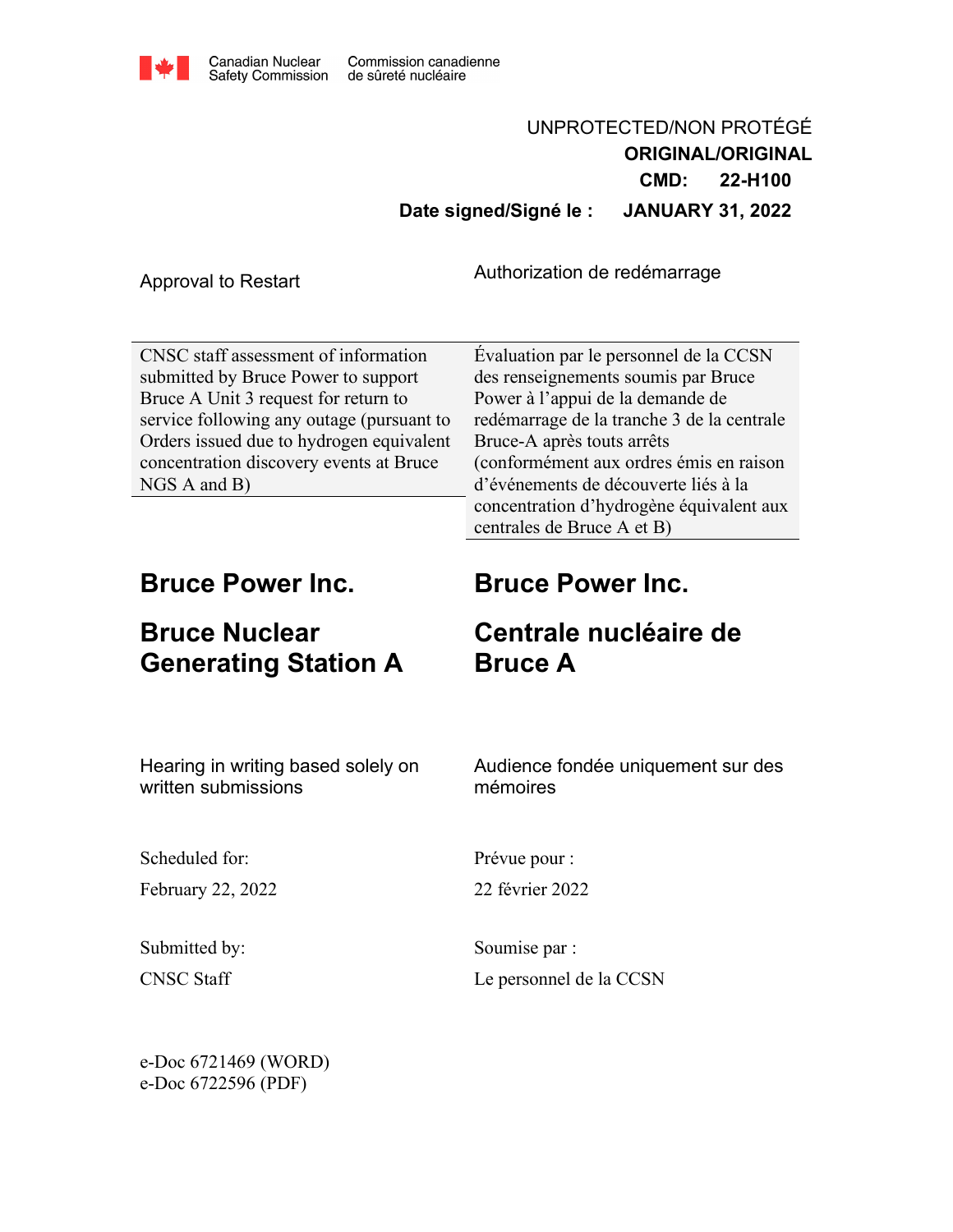#### **Summary**

Bruce Power was issued an Order requiring Commission approval to restart units in extended operation. Bruce Power obtained Commission approval for Unit 3 restart following the 2021planned outage. Subsequently, Bruce Power submitted additional analyses to support Unit 3 return to service following any outage and requested closure of the Order.

The purpose of this CMD is to provide CNSC staff's:

- assessment of the information submitted by Bruce Power, and
- conclusions and recommendations on Bruce A Unit 3 restart following any outage and closure of the Order.

CNSC staff conclude that Bruce Power's Unit 3 fitness for service analysis is in compliance with Option (b) of the Order. Therefore, CNSC staff recommend that the Commission authorize Unit 3 restart following any outage and close the Order for all Bruce Power units.

#### **Résumé**

Un ordre a été délivré à Bruce Power exigeant l'autorisation de la Commission avant le redémarrage des tranches en exploitation prolongée. Bruce Power a obtenu l'approbation de la Commission pour le redémarrage de l'unité 3 après l'arrêt planifié de 2021. Par la suite, Bruce Power a soumis des analyses supplémentaires pour appuyer la remise en service de la tranche 3 après touts arrêts et a demandé la clôture de l'ordre.

Ce CMD présente à la Commission :

- l'évaluation par le personnel de la CCSN de ces renseignements supplémentaires, et
- les conclusions et recommandations du personnel de la CCSN de la demande d'autorisation pour le redémarrage de la tranche 3 de la centrale de Bruce-A après touts arrêts.

Le personnel de la CCSN a conclut que l'analyse par Bruce Power de l'aptitude fonctionnelle de la tranche 3 est conforme à l'option (b) de l'ordre. Par conséquent, le personnel de la CCSN recommande que la Commission autorise le redémarrage de la tranche 3 après touts arrêts et ferme l'ordre pour toutes les tranches de Bruce Power.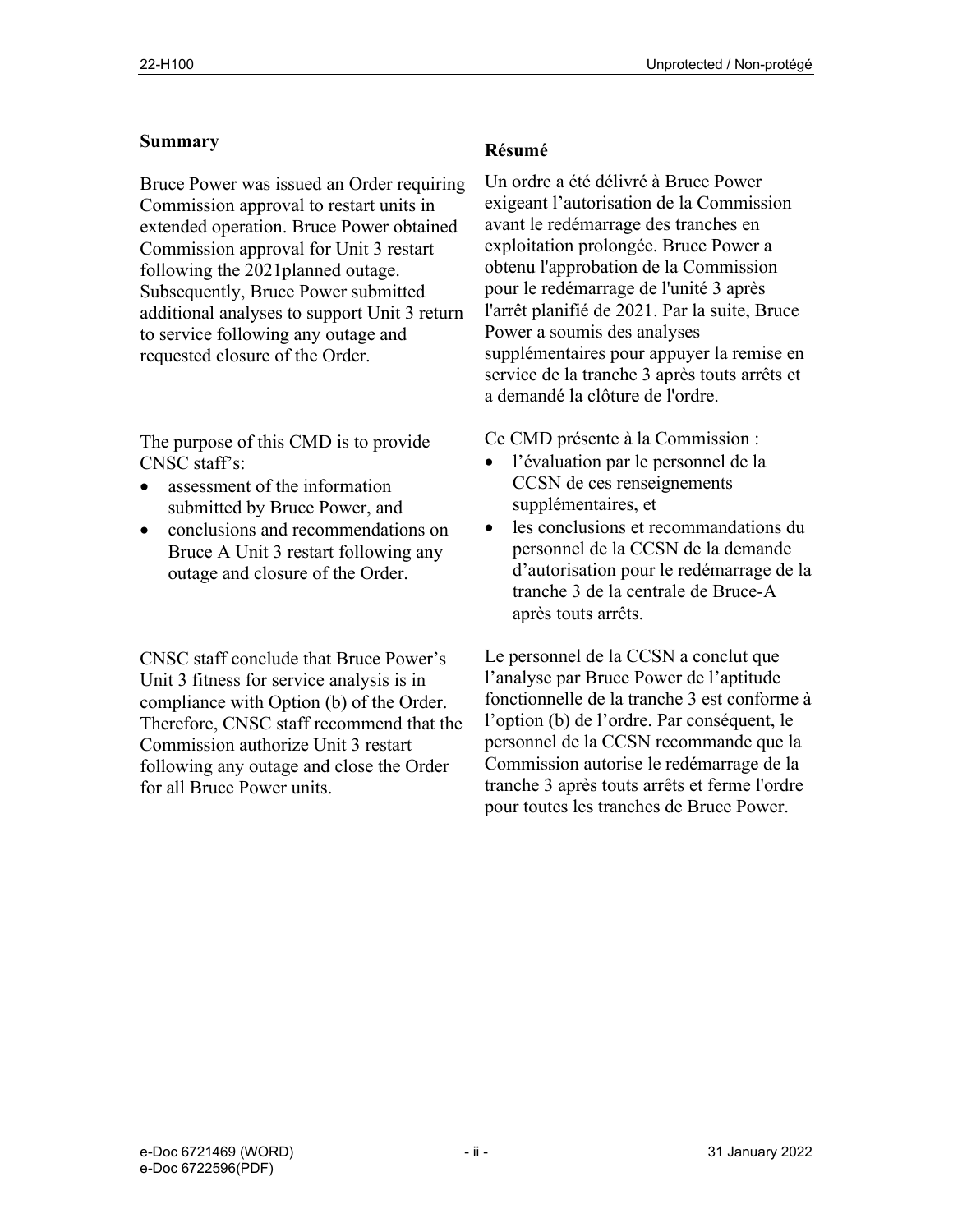#### **Signed/signé le**

31 January 2022/31 janvier 2022

 $\triangleright$  Date: 2022-01-28 17:30:21<br>Foxit PhantomPDF Version: 9.7.1 Digitally signed by Viktorov, Alexandre DN: C=CA, O=GC, OU=CNSC-CCSN, CN=" Viktorov, Alexandre" Reason: I am approving this document Location: your signing location here Date: 2022-01-28 17:30:21 Foxit PhantomPDF Version: 9.7.1

Alexandre Viktorov, PhD

#### **Director General**

Directorate of Power Reactor Regulation

### **Directeur général**

Direction de la réglementation des centrales nucléaires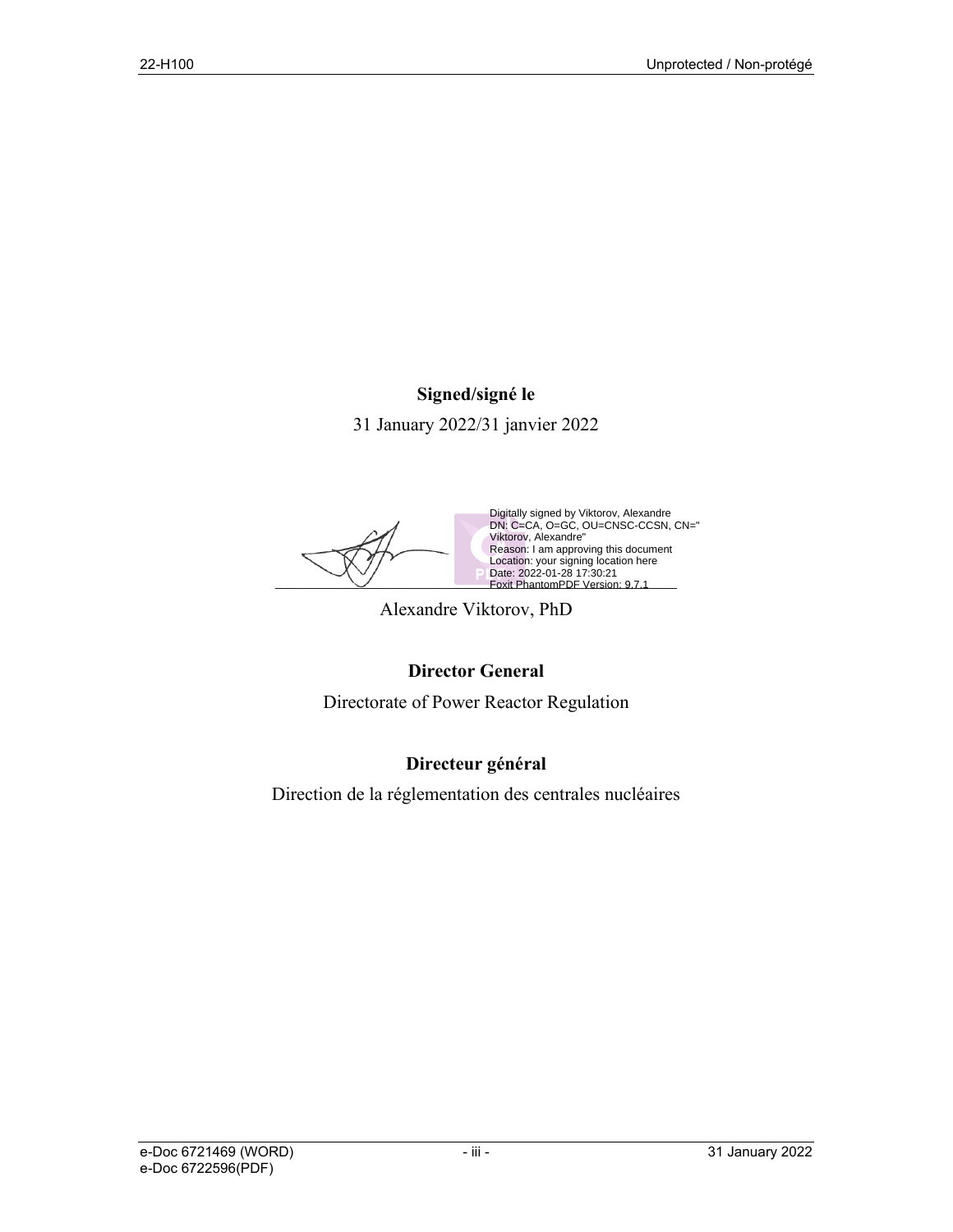This page was intentionally left blank. Page intentionnellement laissée en blanc.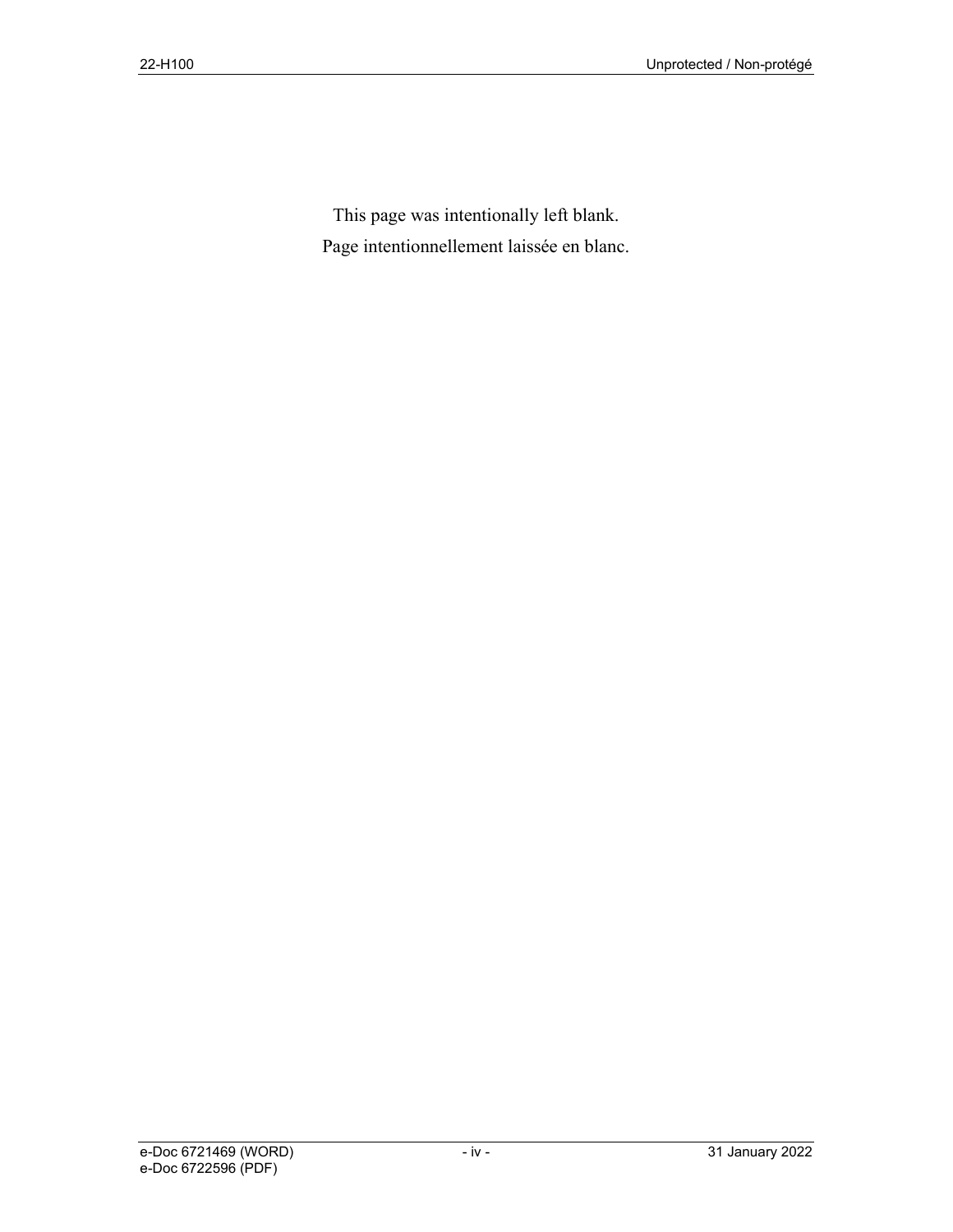## **Table of Content**

| 1. |     |                                                                 |  |
|----|-----|-----------------------------------------------------------------|--|
| 2. |     |                                                                 |  |
| 3. |     | <b>CNSC STAFF'S ASSESSMENT OF BRUCE POWER'S REQUEST FOR</b>     |  |
|    | 3.1 | Review of previous submission related to Unit 3 restart from    |  |
|    |     |                                                                 |  |
|    | 3.2 | Review of submission crack initiation model validity for scrape |  |
|    |     |                                                                 |  |
| 4. |     |                                                                 |  |
| 5. |     |                                                                 |  |
| 6. |     |                                                                 |  |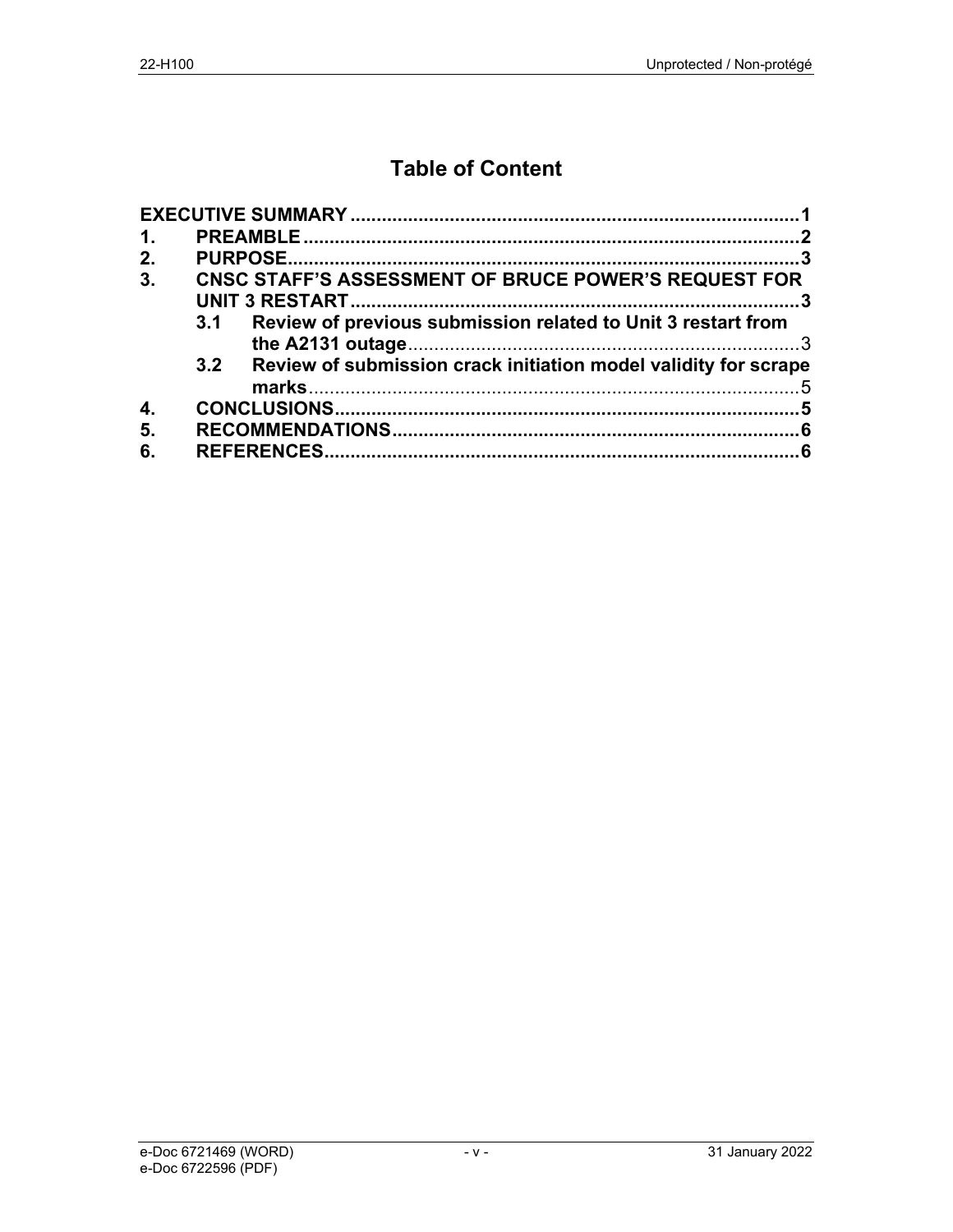This page was intentionally left blank. Page intentionnellement laissée en blanc.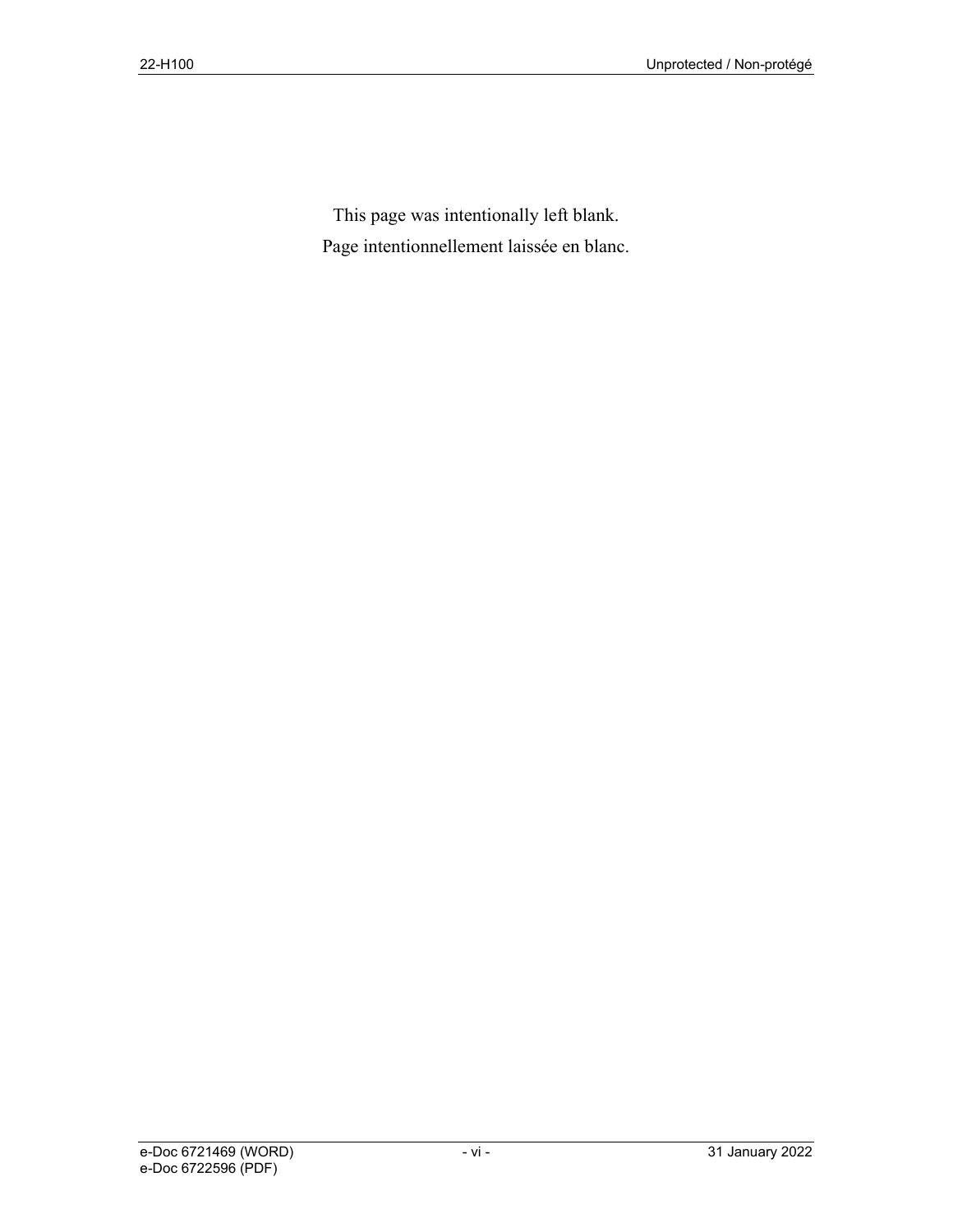### **EXECUTIVE SUMMARY**

Bruce Power was issued an Order requiring Commission approval to restart units in extended operation in response to measurement of hydrogen equivalent concentration (Heq) near the outlet rolled joint burnish mark of pressure tubes from Bruce Unit 3 and Unit 6 exceeding the current licensing limit of 120 parts per million (ppm). Bruce Power obtained Commission approval for Unit 3 restart following the A2131 planned outage. Subsequently, Bruce Power submitted additional analyses to address the impact of these findings on the fitness for service of the Unit 3 pressure tubes to support the requested closure of the Order.

The purpose of this CMD is to provide CNSC staff's conclusions and recommendations founded on their assessment of the supplemental information submitted by Bruce Power specifically to Bruce A Unit 3 restart following any future outage.

CNSC staff conclude that the fitness for service of the Bruce Power's Unit 3 pressure tubes can continue to be demonstrated with Heq in excess of the 120 ppm in the defined Region of Interest (ROI) near the outlet rolled joint and that the licensee is in compliance with Option (b) of the Order. Therefore, CNSC staff recommend that the Commission close the Order for Unit 3 and return the restart authorization process to CNSC staff.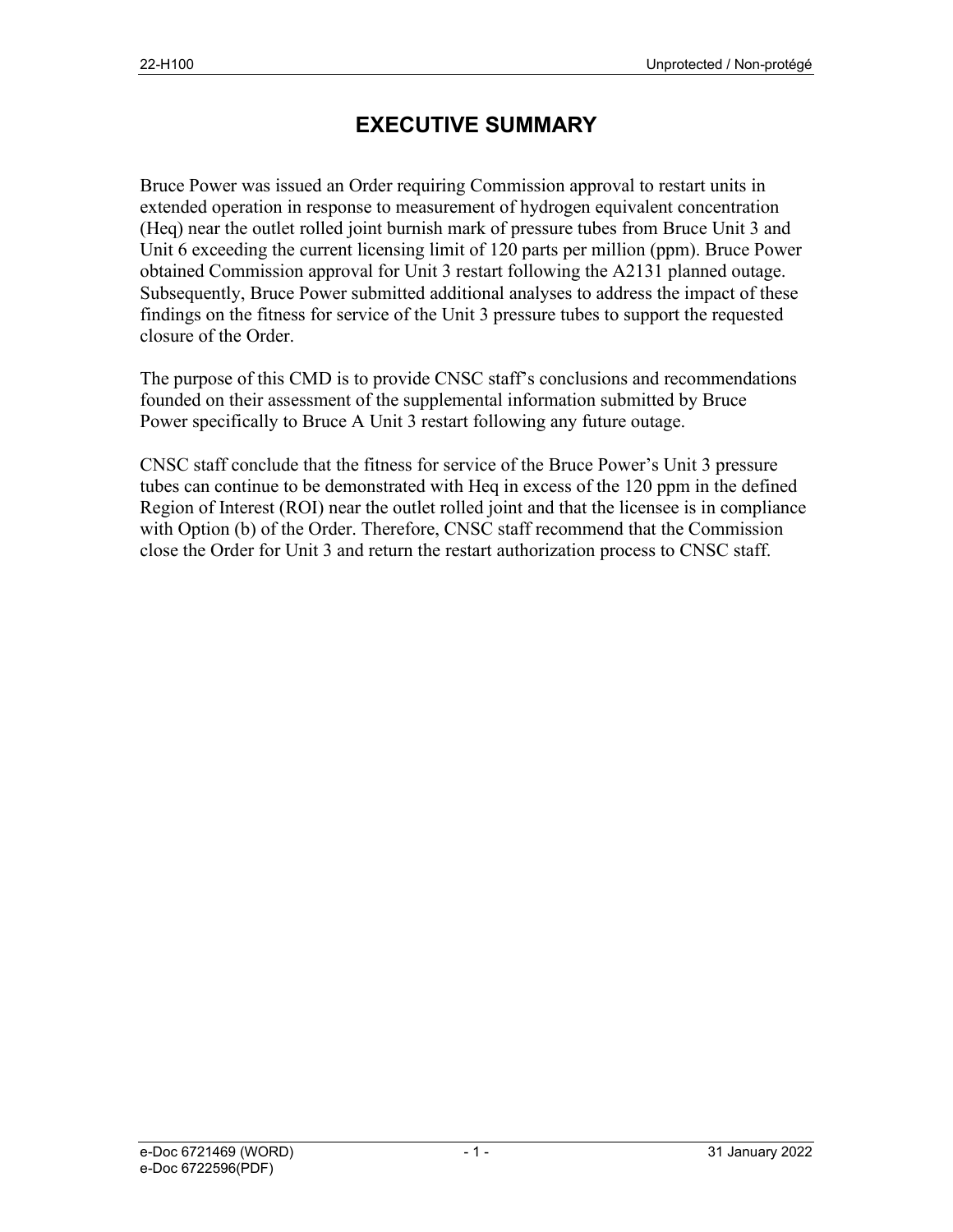## **1. PREAMBLE**

In July 2021, Bruce Power Inc. (Bruce Power) reported to the CNSC a discovery of elevated hydrogen equivalent concentrations (Heq) exceeding the licensing limit of 120 parts per million (ppm) near the outlet rolled joint burnish mark in pressure tubes at Bruce NGS A and B, Units 3 and 6. On July 26, 2021, a CNSC designated officer (DO) issued an order to Bruce Power, requiring that the licensee obtain an authorization from the Commission prior to the restart of any operating unit with pressure tubes in extended operation (Units 3, 4, 5, 7 and 8), following any outage that results in the cooldown of the heat transport system. The discovery of Heq exceeding the licensing limit, was considered by the DO to put into question the predictive capability of the model for the hydrogen equivalent concentration levels in operating reactors with pressure tubes in extended operation.

On September 22, 2021, the Commission issued a Summary Record of Decision [1] which confirmed the DO order issued to Bruce Power. The Summary Record of Decision stated that: "The Commission does not, at this time, pre-authorize the restart of any designated reactor unit pursuant to the terms of the orders. The Commission will consider requests to restart a designated reactor unit, or group of units with similar characteristics, on a case-by-case basis, upon the submission of a specific request by a licensee. Any request shall contain qualitative and quantitative analyses to satisfy the conditions of the order."

An overview of the recent actions taken in response to the discovery of elevated Heq at the outlet rolled joint of the pressure tubes is as follows:

- 1. Bruce Power requested restart of Units 3, 4, 5, 7 and 8.
- 2. The Commission authorized for Bruce NGS Units 4, 5, 7 and 8 (as well as OPG Darlington and Pickering units in extended operation) and returned the restart authorization process to CNSC staff.
- 3. The Orders have been closed for all units in extended operation with the exception of Bruce A Unit 3.
- 4. On September 17, 2021, Bruce Power provided qualitative and quantitative analyses to support Unit 3 return to service and requested authorization to restart Unit 3 [2-5]. The Commission authorized [6] restart of Unit 3 following the 2021 planned outage only.
- 5. The Commission did not grant Bruce Power full restart authorization of Unit 3 pending CNSC staff assessment of the additional information on initial crack initiation test results. The purpose of this CMD is to present to the Commission CNSC staff recommendations as elaborated below.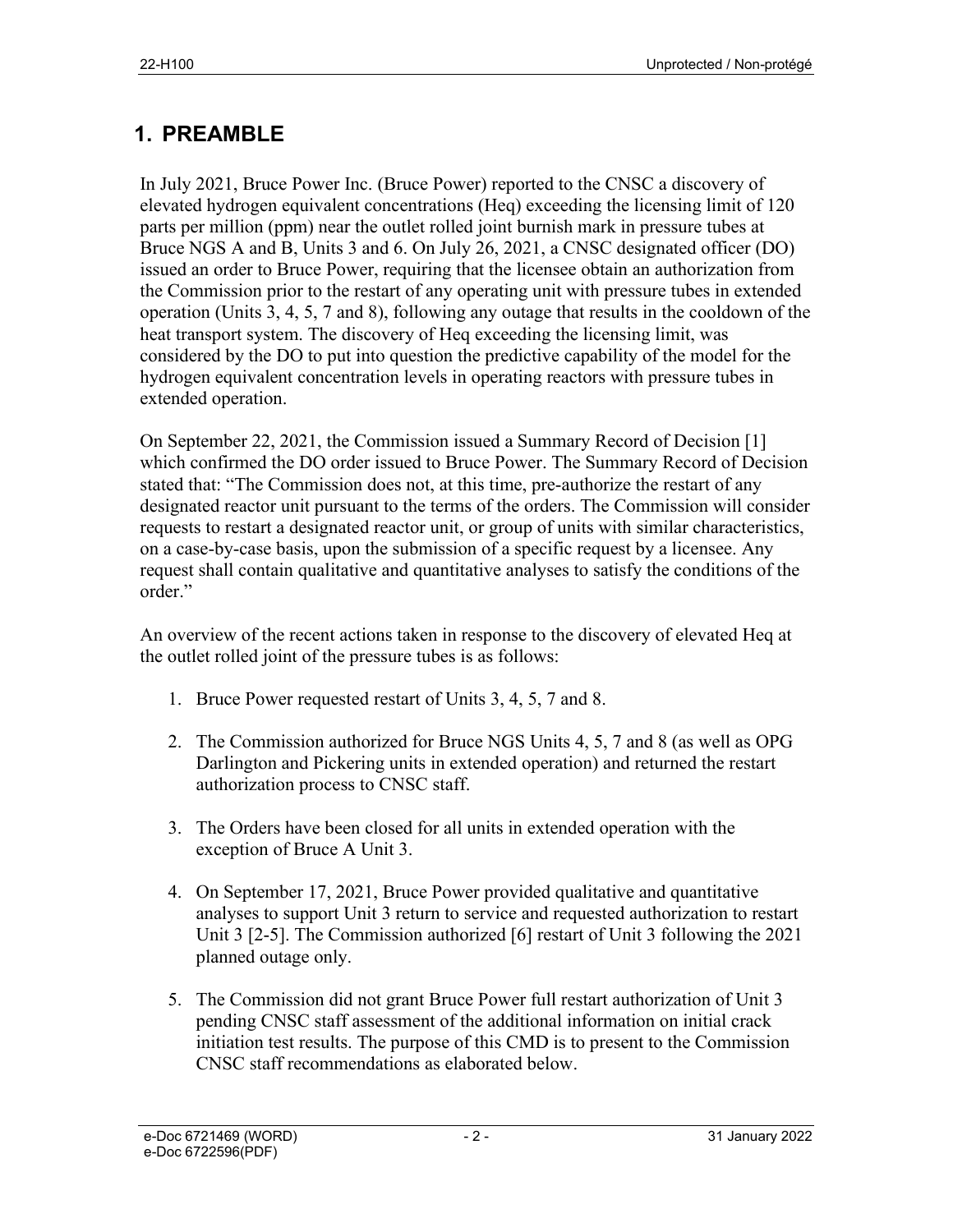## **2. PURPOSE**

The Commission decision [6] was limited to the return to service from the Unit 3 planned maintenance outage in 2021 (A2131), pending further information with respect to the validation of crack initiation models to confirm that scrape marks in locations of elevated hydrogen equivalent concentrations will not lead to crack initiation.

The purpose of this document is to provide the Commission with CNSC staff recommendations regarding Bruce Power's request for closure of the Order based on the additional information submitted by the licensee [7].

### **3. CNSC STAFF'S ASSESSMENT OF BRUCE POWER'S REQUEST FOR UNIT 3 RESTART**

In order for CNSC staff to recommend restart of a unit, given the potential for elevated Heq near the outlet burnish mark, Bruce Power must demonstrate compliance with the Order issued on July 26, 2021 [8]. CNSC staff applied the restart criteria [9] communicated to Bruce Power on August 12, 2021, to assess the request for restart. Bruce Power was required to satisfy either Option (a) or (b) of the criteria for the region of the pressure tubes defined as 75 mm inboard from the outlet burnish mark and  $360^{\circ}$  of the pressure tube circumference ("region of interest" or ROI):

### Option (a):

*1. Licensee shall demonstrate an understanding of the mechanism leading to high Hydrogen equivalent (Heq) concentration in the region of interest, and are able to conservatively model Heq concentration in this region.*

### Option (b)

- *1. Sufficient inspection data shall be available for the reactor unit to justify, with a high degree of certainty, that no flaws are present in the region of interest greater than 0.15 mm in depth.*
- 2. *Corrective actions shall be implemented for tubes containing flaws greater than the specified depth*.

### **3.1 Review of previous submission related to Unit 3 restart from the A2131 outage**

To satisfy Option (b), the licensee must demonstrate through an evaluation of the inspection history data and knowledge of the potential flaw formation mechanisms, that flaws deeper than 0.15 mm do not exist in regions where Heq may be above 120 ppm (region of interest or ROI) in tubes that have been inspected and are unlikely to exist in tubes that have not been inspected. If no such flaws exist, then there is no potential for crack initiation in the ROI. The impact of elevated Heq on the fracture toughness will not increase the risk of pressure tube failures.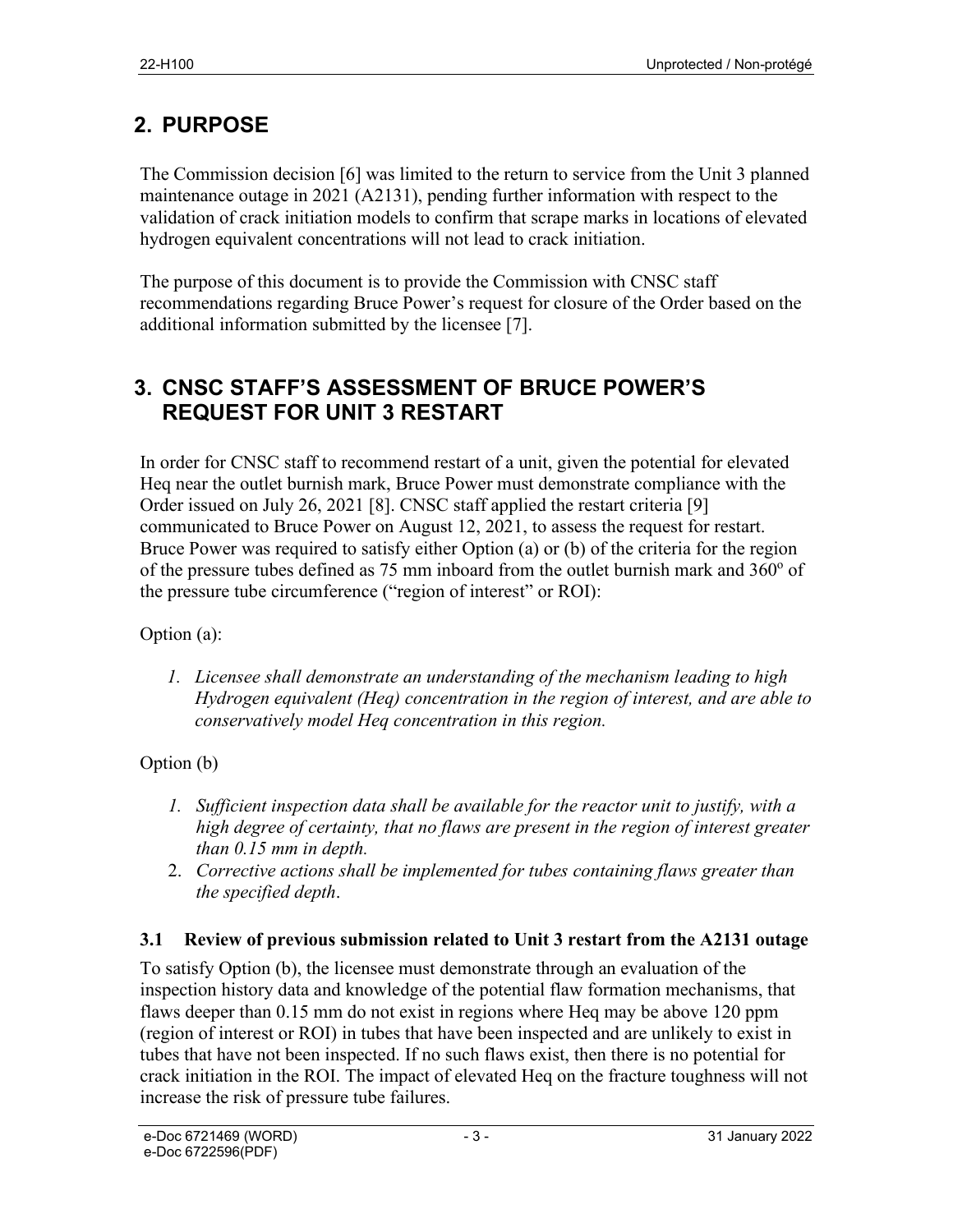CNSC staff previously reviewed Bruce Power's submission [3] provided to the Commission in support of the request to close the Order for Unit 3. Staff have determined that:

- There have been no flaws greater than 0.15 mm deep in the ROI of the 111 pressure tubes that have been volumetrically inspected in Unit 3.
- A statistical analysis based on inspection data gathered from Bruce NGS Units 3 to 8 demonstrated that the expected number of flaws deeper than 0.15 mm in the population of Unit 3 pressure tubes that have not been inspected is less than 1.0. Less than one flaw (which could lead to a pressure tube failure if a crack were to initiate and propagate through wall) means that Unit 3 remains within the safety case as approved by the Commission. The safety case demonstrates that failure of a single pressure tube can be mitigated by safety systems (as further described in section 3.4).
- Based on the positioning of the fuel bundles at the outlet end of the pressure tubes, the potential drivers for the formation of pressure tube flaws deeper than 0.15 mm are limited. Deeper pressure tube flaws are typically associated with locations where fuel bundle bearing pads contact the surface of the pressure tubes. There are no bearing pad contact locations in the ROI during normal operation of Bruce NGS reactors.
- Unit 3, as all other units of Bruce NGS, is equipped with a fuel carrier, which prevents the formation of flaws due to cross flow conditions during fueling operations.

Given these observations, CNSC staff concluded that Bruce Power has successfully demonstrated that the Unit 3 pressure tubes satisfy the restart criteria for Option (b) of the Order [8]. Pressure tube fitness for service can be demonstrated considering the low likelihood of service induced pressure tube flaws that could lead to crack initiation.

CNSC staff noted that the licensee has introduced scrape marks deeper than 0.15 mm in regions of elevated Heq near the outlet rolled joint burnish mark of some pressure tubes when obtaining samples for Heq measurement. Scrape marks are of a known (blunt) geometry and are therefore not considered to be susceptible to crack initiation at the endof-life Heq levels that were estimated at the time regulatory approvals for extended operation were granted for the Bruce Power reactors. During the A2131 outage, Bruce Power introduced several scrape marks in the ROI with elevated Heq. There was no impact on safe operation associated with restart from the A2131 outage or subsequent full power operation since cracks could not form under these operating conditions.

With the A2131 restart request, Bruce Power provided the results of stress analyses for the scrape marks resulting from the Heq measurement samples collected during the outage, which indicate that the stresses associated with these scrape marks are low and insufficient to initiate cracks in-service. CNSC staff note that this assessment assumed that the crack initiation behaviour of pressure tubes does not change with elevated Heq levels. Current theory suggests that crack initiation behaviour is only affected by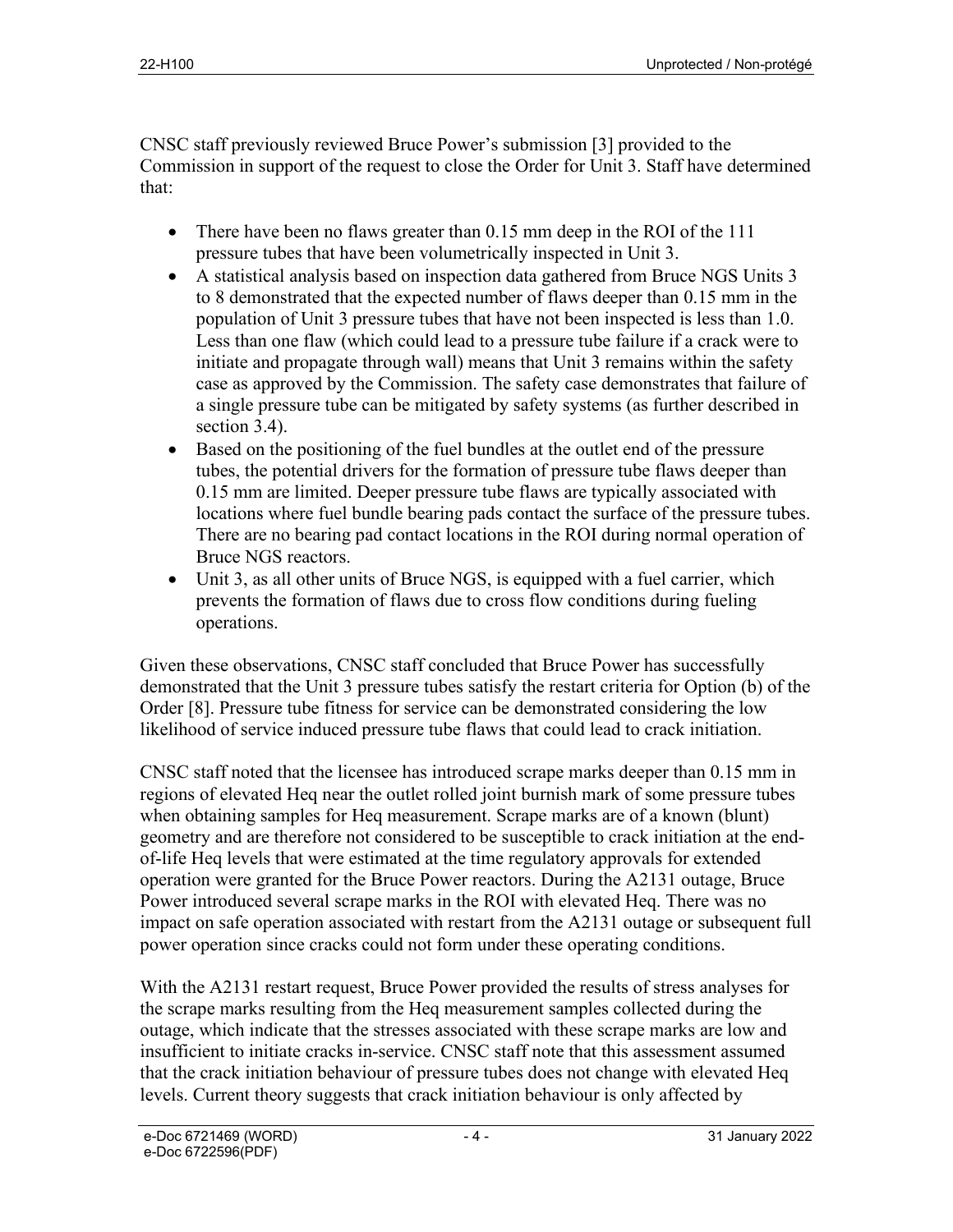hydrogen isotopes in solution in the material that is free to diffuse to a higher stress region near a flaw. The elevated Heq levels at the scrape locations are well above the solubility limits for hydrogen at normal operating temperatures so the majority of the hydrogen isotope would be in locked in place in the form of zirconium hydrides and not free to diffuse to a flaw. While CNSC staff acknowledge the basis for this theory, it was not proven with physical testing of pressure tube material at the elevated Heq levels observed at some of the Unit 3 scrape locations. Nevertheless, CNSC staff are of the opinion that this theory does not impede staff's recommendations for restart of Unit 3 following any outage.

Bruce Power committed [3] to carrying out additional activities to confirm the assumption that the crack initiation model remains valid for scrape marks and application to pressure tubes with elevated Heq during future shutdown and restart cycles to evaluate pressure tube fitness for service prior to restart from future outages.

### **3.2 Review of submission crack initiation model validity for scrape marks**

The first update for the crack initiation program was submitted in December 2021 [7]. Bruce Power provided a technical evaluation [7] that demonstrated the geometry of the scrape marks could tolerate a reduction of more than 40% for the limits set for key input parameters before crack initiation would occur. Staff also note that this analysis incorporated conservative assumptions regarding the geometry of the scrape flaws, which is expected to increase this margin further.

Initial crack initiation tests were completed on unirradiated pressure tube material samples with Heq  $= 240$  ppm for comparison with past test results for material from the same sample pressure tube with  $Heq = 60$  ppm. The 240 ppm tests demonstrated a reduction in the crack initiation threshold of about 20% compared to the 60 ppm tests. The findings do not pose a concern for the fitness for service of Bruce Unit 3 pressure tubes with scrape marks in the ROI since the reduction in the initiation threshold is not sufficient to consume the margins established in the previous technical evaluation. In summary, CNSC staff review of Bruce Power's initial crack initiation test results [7] does not change the conclusion that the scrape marks in the ROI of the Unit 3 pressure tubes are benign features that are not at risk of initiating cracks. Notwithstanding this conclusion, the findings highlight the importance of further testing to better characterize the effects of elevated Heq on the crack initiation behaviour of pressure tube material.

# **4. CONCLUSIONS**

Licence condition 15.3 for PROL 18.01/2028 requires that "*Before hydrogen equivalent concentrations exceed 120 ppm, the licensee shall demonstrate that pressure tube fracture toughness will be sufficient for safe operation beyond 120 ppm*". The compliance verification criteria for this licence condition, as outlined in Section 15.3 of LCH-18.01/2028-R002, establish that "*Bruce Power shall obtain approval from the Commission before operating any pressure tube with a measured [Heq] greater than 120*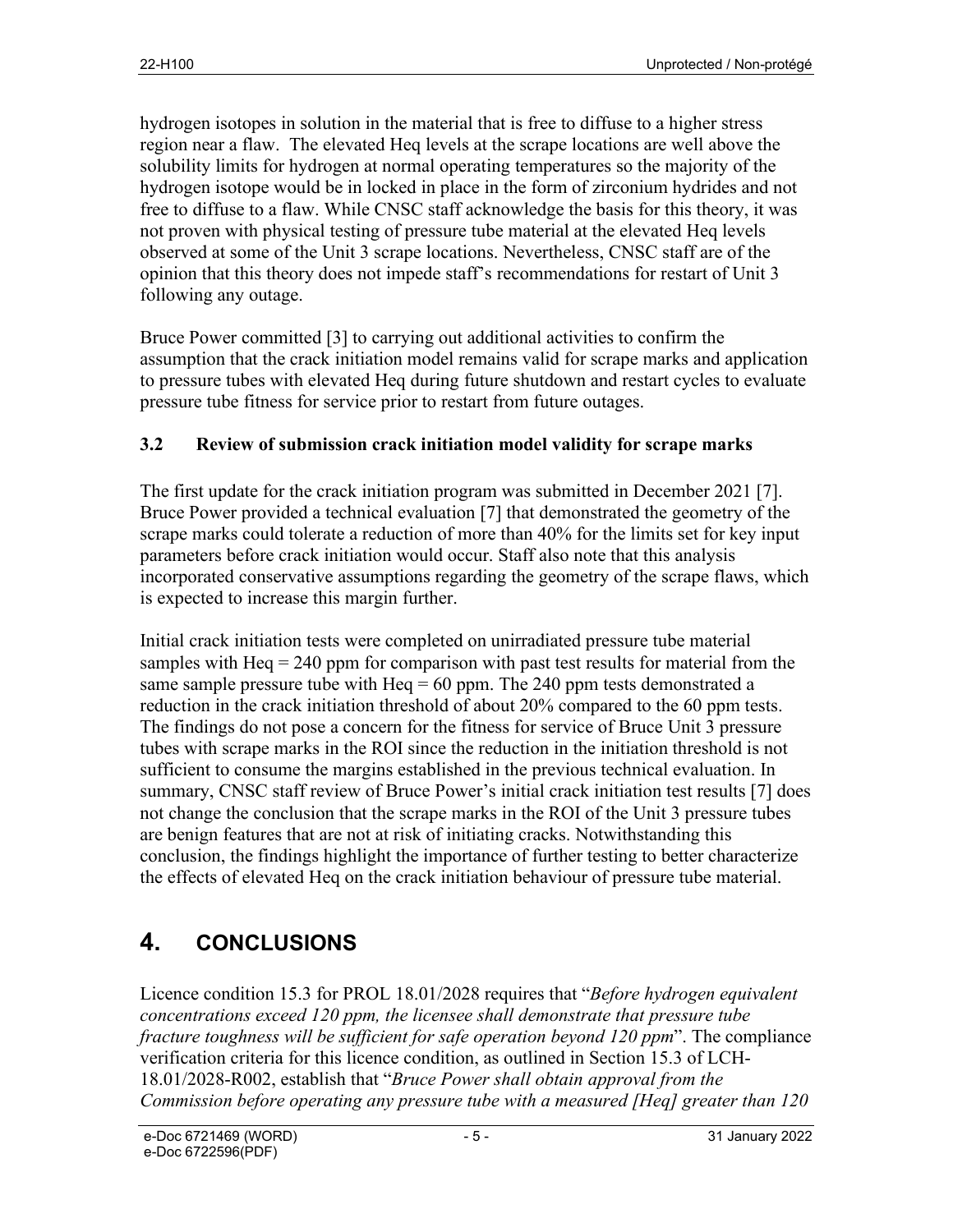*ppm, or beyond the time any pressure tube is predicted to have a [Heq] greater than 120 ppm…*"

Based on the information provided by Bruce Power [7], CNSC staff conclude that:

- Bruce Power has met the restart criteria for Option (b) of the Order since they have demonstrated "*with a high degree of certainty, that no flaws greater than 0.15 mm are present in the region of interest"* [9].
- Bruce Power has demonstrated that scrape marks in the region of interest are not at risk of initiating cracks.
- Bruce Power complies with the intent of Licence Condition 15.3 to provide assurance of pressure tube fitness for service, since they have demonstrated that "*pressure tube fracture toughness will be sufficient for safe operation beyond 120 ppm"*.
- For fitness for service evaluations, the region of interest near the outlet rolled joint burnish mark should remain defined as 75 mm axially inboard of the burnish mark and the full circumference of the pressure tube until such time as Bruce Power has provided a technical evaluation to confirm the region will not expand axially or circumferentially beyond 60° either side of top dead center of a pressure tube.

# **5. RECOMMENDATIONS**

CNSC staff recommend that the Commission close the Order for Bruce Power Unit 3 and and return the authority to approve restart Unit 3 from planned and unplanned outages to CNSC staff.

# **6. REFERENCES**

- 1. CNSC Summary Record of Decision DEC 21-H11, R. Velshi to Bruce Power Inc., "Review by the Commission of the Designated Officer Orders Issued to Bruce Power and Ontario Power Generation Inc. on July 26-27, 2021; and Requests to Restart Reactors subject to the Orders", September 22, 2021, e-Doc 6644319.
- 2. Bruce Power Letter, M. Burton to M. Leblanc, "Bruce A Unit 3: Return to Service Additional Information", September 17, 2021, e-Doc 6643891.
- 3. Bruce Power Enclosures to Reference [2], M. Burton to M. Leblanc, "Bruce A Unit 3: Return to Service Additional Information", September 17, 2021, e-Doc 6644130. Enclosure 1, B-31100 LOF NSAS Rev. 00, *Justification for Application of Crack Initiation Models to High Hydrogen Equivalent Concentration Regions in Pressure Tubes*